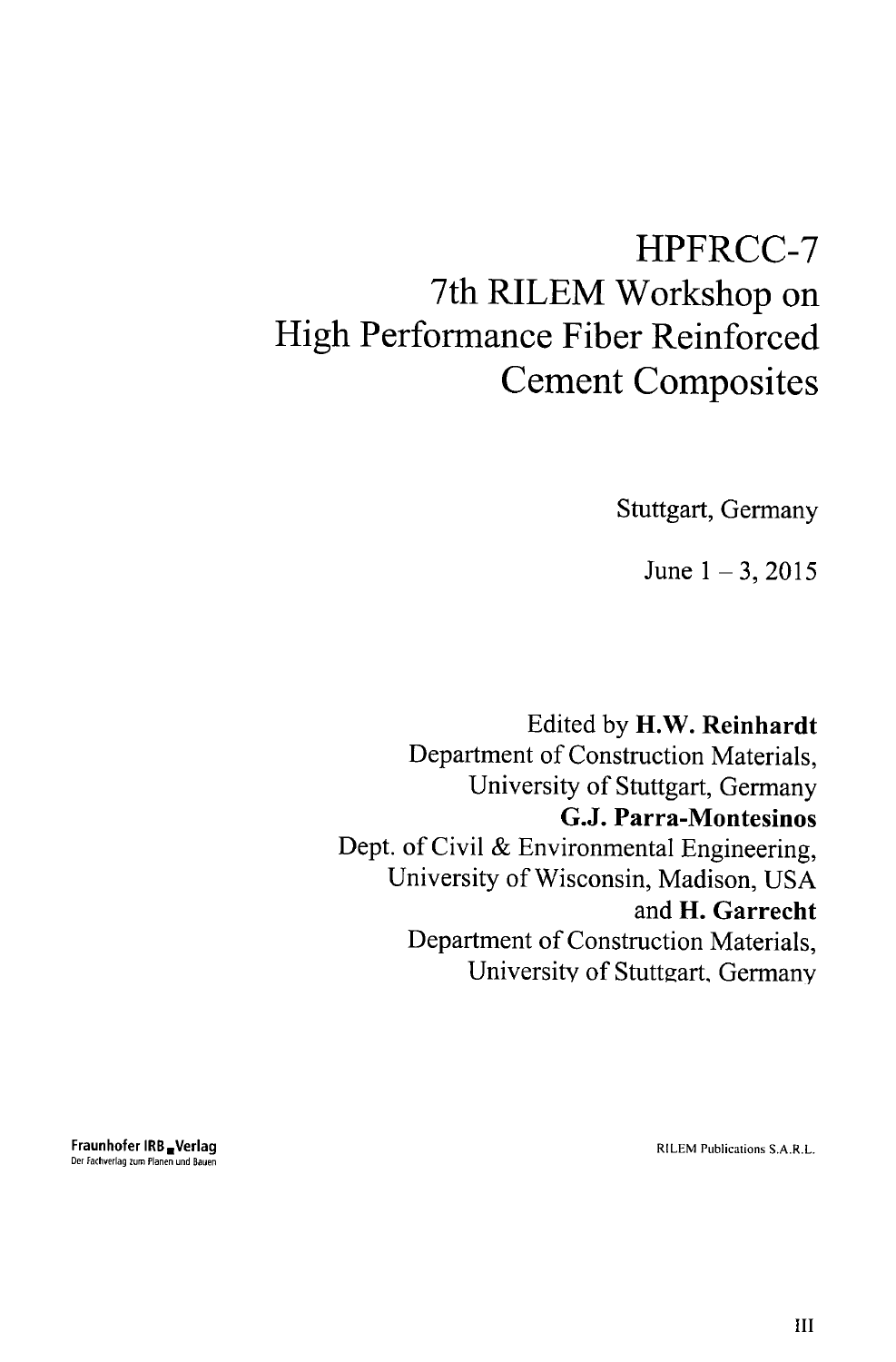## **Contents**

|               | <b>Dedication</b>                                                                                                                                                                                                | XV  |
|---------------|------------------------------------------------------------------------------------------------------------------------------------------------------------------------------------------------------------------|-----|
|               | Preface                                                                                                                                                                                                          |     |
|               | Workshop<br><b>Acknowledgements</b>                                                                                                                                                                              |     |
|               |                                                                                                                                                                                                                  |     |
| Prolog        |                                                                                                                                                                                                                  |     |
| $\mathbf{I}$  | International workshop series on High Performance Fiber Reinforced Cement Com-<br>posites (HPFRCC): History and Evolution<br>A.E. Naaman, H.W. Reinhardt                                                         | 3   |
|               | Part 1: Production of HPFRCC and TRC                                                                                                                                                                             | 11  |
| 2             | Improving the first crack behaviour of textile reinforced concrete<br>W. Brameshuber, M. Hinzen                                                                                                                  | 13  |
| 3             | A compound for the production of high and ultra-high performance concrete<br>P. Hadl, H. Kim, N.-V. Tue                                                                                                          | 21  |
| 4             | Increased efficiency of column strengthening with TRC by addition of short fibres in<br>the fine-grained concrete matrix<br>R. Ortlepp                                                                           | 29  |
| 5             | Mix design and basic properties of a new UHPFRC featuring portland-limestone<br>cement<br>B. Shao, P. Gauvreau                                                                                                   | 37  |
| 6             | Effect of mineral admixtures on the properties of a sustainable ultra-high performance<br>concrete (UHPC)                                                                                                        | 45  |
| 7             | R. Yu, P. Spiesz, H.J.H. Brouwers<br>Sustainable development of an ultra-high performance fibre reinforced concrete<br>(UHPFRC): towards an efficient utilization of fibres<br>R. Yu, P. Spiesz, H.J.H. Brouwers | 53  |
| 8             | Modifying carbon roving-cement matrix bond by inorganic coating<br>A. Peled, V. Mechtcherine, D. Nicke, S. Hempel                                                                                                | 61  |
|               | Part 2: Properties of HPFRCC and UHPC                                                                                                                                                                            | 69  |
| 9             | Autogeneous self healing of high performance fibre reinforced cementitious compo-<br>sites<br>L. Ferrara, M. Geminiani, R. Gorlezza, V. Krelani, M. Roig-Flores,<br>G. Sanchez-Arevalo, P. Serna Ros             | 71  |
| 10            | Performance characteristics of HPDSP concrete: an overview<br>S.K. Swar, S.K. Sharma, H.K. Sharma                                                                                                                | 79  |
| $\mathbf{11}$ | Development of a high-performance fiber-reinforced cement composite for large<br>scale processing<br>L.F. Maya Duque, A.M. Nuñez López                                                                           | 87  |
| 12            | The effect of fiber content and aggregate type on the performance of UHPC<br>G. Agranati, A. Katz                                                                                                                | 95  |
| 13            | Tensile characterization of sustainable ultra-high performance fibre reinforced<br>concrete containing GGBS<br>J. Xia, R. Tao, Y. Ma                                                                             | 103 |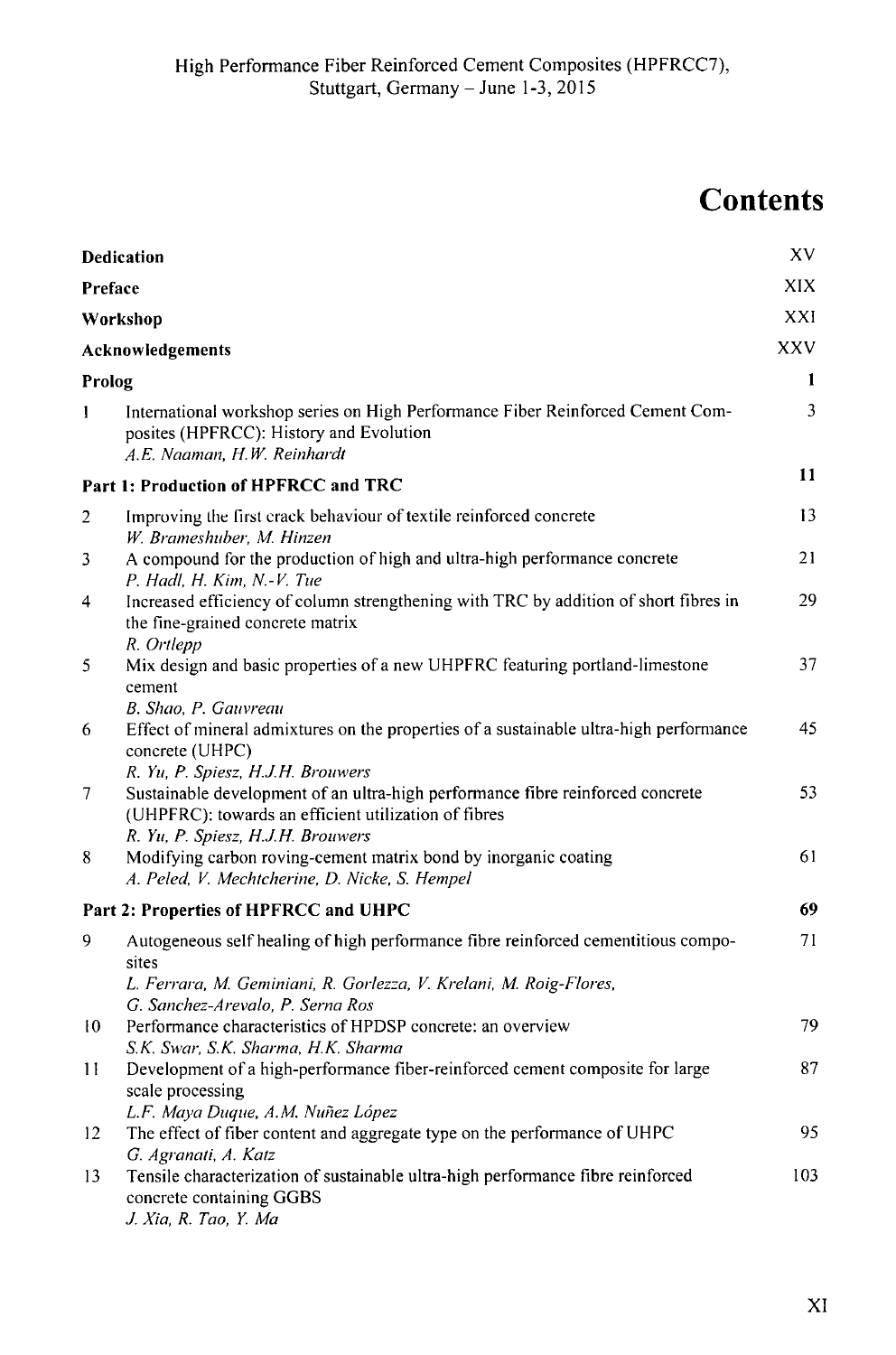| 14 | Probabilistic micromechanical model of engineered cementitious composites (ECC)<br>J. Li, E.-H. Yang                                                                                                                                           | 111 |  |
|----|------------------------------------------------------------------------------------------------------------------------------------------------------------------------------------------------------------------------------------------------|-----|--|
| 15 | Influence of steel fiber content on fracture energy of HPFRCC<br>P. Zhang, W. Ma, F.H. Wittmann, W. Wang, T. Zhao                                                                                                                              | 119 |  |
|    | <b>Part 3: Testing methods</b>                                                                                                                                                                                                                 |     |  |
| 16 | Assessment of constitutive model for ultra-high performance fiber reinforced cement<br>composites using the Barcelona test<br>A. Blanco, S.H.P. Cavalaro, E. Galeote, A. Aguado                                                                | 129 |  |
| 14 | Determination of fibre orientation factor in high and ultra-high-performance fibre-<br>reinforced self-compacting concrete<br>B.L. Karihaloo, S. Kulasegaram                                                                                   | 137 |  |
| 18 | Rough concrete surfaces for strengthening and retrofitting $-3D$ Model of roughening<br>process for description of concrete surface geometry<br>R. Ortlepp                                                                                     | 145 |  |
| 19 | On the application of dispersed fibres as reinforcement for concrete shields against<br>radiation<br>A.M. Brandt, D. Jóźwiak-Niedźwiedzka                                                                                                      | 153 |  |
| 20 | Concrete with superabsorbent polymer fiber<br>A. Assmann, H.W. Reinhardt                                                                                                                                                                       | 161 |  |
| 21 | Water penetration into HPFRCC under imposed strain<br>P. Zhang, F.H. Wittmann, P. Wang, T. Zhao                                                                                                                                                | 169 |  |
| 22 | Size effect on the flexural performance of ultra high performance fiber reinforced<br>concrete (UHPFRC)<br>S.A. Paschalis, A.P. Lampropoulos                                                                                                   | 177 |  |
| 23 | Comparison between inverse analysis procedure results and experimental measure-<br>ments obtained from UHPFRC four-point bending tests<br>J.A. López, P. Serna, J. Navarro-Gregori, H. Coll                                                    | 185 |  |
| 24 | Mechanical properties of a highly flowable ultra-high-performance fiber-reinforced<br>concrete mixture considering large-size effects<br>P. Aghdasi, G. Palacios, A.E. Heid, S.-H. Chao                                                        | 193 |  |
| 25 | On the chemo-mechanical behavior of basalt textile reinforced refractory concrete<br>under high temperatures                                                                                                                                   | 201 |  |
| 26 | D.A.S. Rambo, F.A. Silva, R.D. Toledo, O.F.M. Gomes<br>Quantification of tensile response of UHP-FRC<br>L.F. Maya Duque, B.A. Graybeal                                                                                                         | 209 |  |
| 27 | Ultra high performance fiber reinforced concrete under impact loading<br>D.-Y. Yoo, N. Banthia, Y.-S. Yoon                                                                                                                                     | 217 |  |
|    | Part 4: Durability and sustainability                                                                                                                                                                                                          | 225 |  |
| 28 | Durability performance of strain hardening fiber reinforced concrete<br>Y. Shao, L. Jiang, Z. He                                                                                                                                               | 227 |  |
| 29 | Self-healing capacity of a strain-hardening cement-based composite (SHCC) with<br>bacteria<br>M.G. Sierra Beltran, H.M. Jonkers, E. Schlangen                                                                                                  | 235 |  |
| 30 | Influence of imposed compressive stress and subsequent self-healing on capillary<br>absorption and chloride penetration into UHPFRCC                                                                                                           | 243 |  |
| 31 | P. Wang, X. Yao, F.H. Wittmann, P. Zhang, T. Zhao<br>Influence of an imposed tensile stress and subsequent self-healing on capillary ab-<br>sorption and chloride penetration into HPFRCC<br>F.H. Wittmann, X. Yao, P. Wang, P. Zhang, T. Zhao | 251 |  |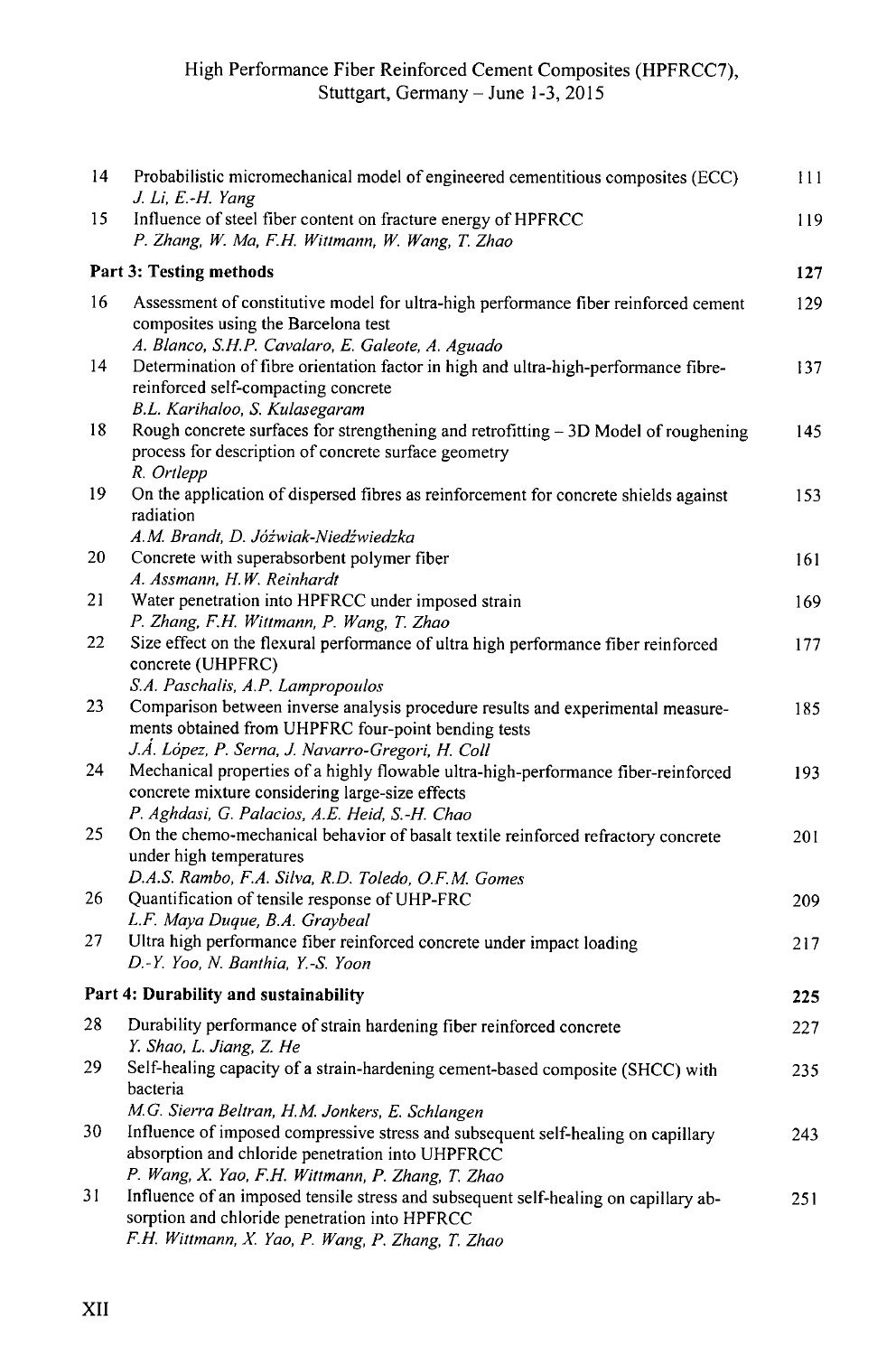| 32 | Development of engineered cementitious composites with local material ingredients<br>H. Ma, S. Qian, V.C Li                                                                                                | 259. |
|----|------------------------------------------------------------------------------------------------------------------------------------------------------------------------------------------------------------|------|
| 33 | Mineral building material stock of buildings and infrastructures in Germany and<br>flows as indicators for recycling potentials<br>R. Ortlepp, G. Schiller                                                 | 267  |
| 34 | Fiber-reinforced high-performance concretes exposed to high temperature: materials<br>behavior and structural implications<br>F. Lo Monte, P.G. Gambarova, Z. Xu, Y. Li                                    | 275  |
|    | Part 5: Special loading conditions (impact, cyclic and seismic)                                                                                                                                            | 283  |
| 35 | Study on deformation of a reinforced concrete bridge pier constructed using high-<br>strength reinforcing bars and high performance material<br>K. Kosa                                                    | 285  |
| 36 | Behaviour of high strength strain-hardening cement-based composites (HS-SHCC)<br>subjected to impact loading<br>I. Curosu, V. Mechtcherine                                                                 | 293  |
| 37 | Tensile behavior and durability of high performance fiber reinforced concrete<br>S. Pyo, S.H. Cheong                                                                                                       | 301  |
| 38 | Micromechanics-based study on fatigue failure of engineered cementitious compo-<br>sites                                                                                                                   | 309  |
| 39 | J. Qiu, E.-H. Yang<br>Impact behaviour of high performance glass fibre reinforced cement composite lami-<br>nates                                                                                          | 317  |
| 40 | J. Wastiels, J. Van Ackeren, D. Van Nuffel, W. Van Paepegem<br>Penetration and explosion of ultra-high performance fiber reinforced cement compo-<br>site subjected to impact                              | 325  |
| 41 | L. Jianzhong, Z. Yaoyong, W. Huifang<br>Behaviour of strain-hardening cement-based composites (SHCC) subject to cyclic<br>loading<br>S. Müller, V. Mechtcherine, M. Zydek                                  | 333  |
|    | Part 6: Bending and shear                                                                                                                                                                                  | 341  |
| 42 | Experimental studies to determine the flexural and cracking performance of hybrid<br>steel-mesh and polyolefin-fiber reinforced cementitious composites<br>P.B. Sakthivel, A. Ravichandran, N. Alagumurthi | 343  |
| 43 | Hybrid steel fiber reinforced concrete panels in shear: experimental investigation<br>S.G. Chasioti, F.J. Vecchio                                                                                          | 351  |
| 44 | Interfacial bond tailoring for crack width reduction in high strength-high ductility<br>concrete (HSHDC)<br>R. Ranade, V.C. Li                                                                             | 359  |
| 45 | Effect of deformation history on steel-reinforced HPFRCC flexural member behavior<br>T.E. Frank, M.D. Lepech, S.L. Billington                                                                              | 367  |
| 46 | Investigation of the size effect in shear of steel fiber reinforced concrete (SFRC)<br>slender beams                                                                                                       | 375  |
| 47 | M. Zarrinpour, J.-S. Cho, S.-H. Chao<br>Bending behavior of precast bridge slabs in UHPFRC under static and cyclic loadings<br>J.-P. Charron, F. Lachance, B. Massicotte                                   | 383  |
| 48 | Stability of reinforcing bars in steel fiber reinforced concrete flexural members<br>L. Monfardini, R.D. Lequesne, F. Minelli, G.J. Parra Montesinos, J.A. Pincheira                                       | 391  |
|    | Part 7: Structural applications                                                                                                                                                                            | 399  |